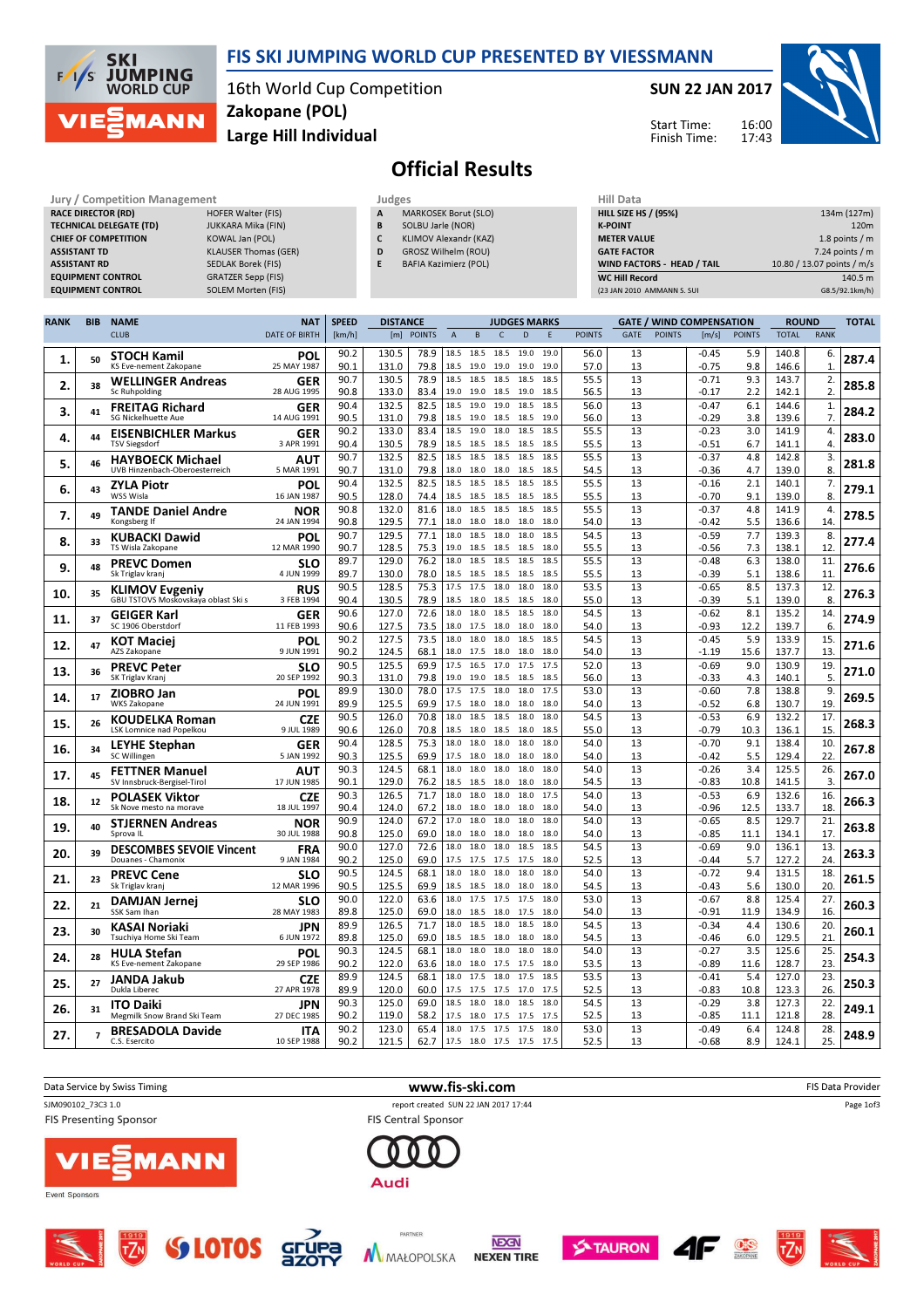

16th World Cup Competition Zakopane (POL) MANN Large Hill Individual

**SKI<br>JUMPING<br>WORLD CUP** 

 $F/I/S$ 

ZIE

SUN 22 JAN 2017

Start Time: Finish Time:



# Official Results

| <b>RANK</b> | <b>BIB</b> | <b>NAME</b><br><b>CLUB</b>                               | <b>NAT</b><br><b>DATE OF BIRTH</b> | <b>SPEED</b><br>[km/h] | <b>DISTANCE</b> | [m] POINTS   |              |                   | <b>JUDGES MARKS</b>    |              |              | <b>POINTS</b> | <b>GATE</b> | <b>POINTS</b> | [m/s]              | <b>GATE / WIND COMPENSATION</b><br><b>POINTS</b> |                | <b>ROUND</b><br><b>RANK</b><br>TOTAL |       |
|-------------|------------|----------------------------------------------------------|------------------------------------|------------------------|-----------------|--------------|--------------|-------------------|------------------------|--------------|--------------|---------------|-------------|---------------|--------------------|--------------------------------------------------|----------------|--------------------------------------|-------|
| 28.         |            | <b>CHIFFNER Markus</b><br>UVB Hinzenbach-Oberoesterreich | <b>AUT</b><br>5 JUN 1992           | 90.4<br>90.5           | 121.0<br>121.0  | 61.8<br>61.8 | 17.5<br>17.0 | 17.0<br>17.5 17.5 | 17.5                   | 17.5<br>17.0 | 17.5<br>17.5 | 52.5<br>52.0  | 13          |               | $-0.61$<br>$-0.62$ | 8.0<br>8.1                                       | 122.3<br>121.9 | 30.                                  | 244.2 |
| 29.         | 42         | <b>KOFLER Andreas</b><br>SV Innsbruck-Bergisel-Tirol     | <b>AUT</b><br>17 MAY 1984          | 91.0<br>90.8           | 124.0<br>119.5  | 67.2<br>59.1 | 17.5<br>17.0 | 18.0<br>17.5      | 17.5<br>17.0 17.5 17.5 | 18.0         | 18.0         | 53.5<br>52.0  | 12<br>13    |               | $-0.30$<br>$-0.59$ | 3.9<br>7.7                                       | 124.6<br>118.8 | 29.<br>29.                           |       |
| 30.         | 29         | <b>FANNEMEL Anders</b><br>Hornindal II                   | <b>NOR</b><br>13 MAY 1991          | 90.2<br>90.2           | 125.5<br>115.0  | 69.9<br>51.0 | 18.0<br>17.0 | 18.0<br>17.0      | 18.0<br>17.0 17.0      | 18.0         | 18.0<br>17.0 | 54.0<br>51.0  | 13          |               | $-0.21$<br>$-0.88$ | 2.7                                              | 126.6<br>113.5 | 24.<br>30.                           | 240.1 |

|     |    |                                                                            |                           |      |       | not qualified for 2nd round |                               |                          |  |      |    |         |     |       |     |       |
|-----|----|----------------------------------------------------------------------------|---------------------------|------|-------|-----------------------------|-------------------------------|--------------------------|--|------|----|---------|-----|-------|-----|-------|
| 31. | 15 | <b>KORNILOV Denis</b><br>Sdushor CSP N. Novgorod Dinamo                    | <b>RUS</b><br>17 AUG 1986 | 90.2 | 123.0 |                             | 65.4 16.5 16.5 17.0 17.0 17.0 |                          |  | 50.5 | 13 | $-0.48$ | 6.3 | 122.2 | 31. | 122.2 |
| 32. | 20 | <b>AMMANN Simon</b><br><b>SSC Toggenburg</b>                               | SUI<br>25 JUN 1981        | 90.0 | 120.5 | 60.9                        |                               | 17.5 17.0 16.5 16.5 17.0 |  | 50.5 | 13 | $-0.72$ | 9.4 | 120.8 | 32. | 120.8 |
| 33. | 19 | <b>SCHLIERENZAUER Gregor</b><br>SV Innsbruck-Bergisel-Tirol                | <b>AUT</b><br>7 JAN 1990  | 90.1 | 119.0 | 58.2                        |                               | 17.5 17.0 18.0 17.0 17.5 |  | 52.0 | 13 | $-0.74$ | 9.7 | 119.9 | 33. | 119.9 |
| 34. |    | <b>KOBAYASHI Ryoyu</b><br>Tsuchiva Home Ski Team                           | <b>JPN</b><br>8 NOV 1996  | 89.5 | 120.0 | 60.0                        |                               | 17.5 17.0 17.0 17.5 17.5 |  | 52.0 | 13 | $-0.60$ | 7.8 | 119.8 | 34. | 119.8 |
| 35. | 22 | <b>BOYD-CLOWES Mackenzie</b><br>Altius Nordic Ski Club                     | CAN<br>13 JUL 1991        | 90.7 | 119.0 | 58.2                        |                               | 17.0 17.0 17.5 17.0 17.5 |  | 51.5 | 13 | $-0.74$ | 9.7 | 119.4 | 35. | 119.4 |
| 36. | 14 | <b>HILDE Tom</b><br>Asker Skiklubb                                         | <b>NOR</b><br>22 SEP 1987 | 90.4 | 119.5 | 59.1                        |                               | 17.0 17.0 17.5 17.5 18.0 |  | 52.0 | 13 | $-0.61$ | 8.0 | 119.1 | 36. | 119.1 |
| 37. | 10 | <b>HUBER Daniel</b><br>SC Seekirchen-Salzburg                              | <b>AUT</b><br>2 JAN 1993  | 89.8 | 122.0 | 63.6                        |                               | 16.0 15.5 16.5 16.0 16.5 |  | 48.5 | 13 | $-0.39$ | 5.1 | 117.2 | 37. | 117.2 |
| 38. | 32 | <b>TEPES Jurij</b><br>SD Dolomiti                                          | <b>SLO</b><br>14 FEB 1989 | 90.3 | 119.5 | 59.1                        |                               | 17.5 17.5 17.5 17.5 18.0 |  | 52.5 | 13 | $-0.34$ | 4.4 | 116.0 | 38. | 116.0 |
| 39. | 16 | <b>MAEAETTAE Jarkko</b><br>Kainuun Hiihtoseura                             | <b>FIN</b><br>28 DEC 1994 | 90.2 | 117.0 | 54.6                        |                               | 17.5 17.0 17.5 17.0 17.5 |  | 52.0 | 13 | $-0.68$ | 8.9 | 115.5 | 39. | 115.5 |
| 40. | 11 | <b>PAVLOVCIC Bor</b><br>Nd Ratece planica                                  | <b>SLO</b><br>27 JUN 1998 | 90.3 | 118.5 | 57.3                        |                               | 17.5 17.0 17.5 17.0 17.5 |  | 52.0 | 13 | $-0.42$ | 5.5 | 114.8 | 40. | 114.8 |
| 41. |    | <b>AHONEN Janne</b><br>Lahden Hiihtoseura                                  | <b>FIN</b><br>11 MAY 1977 | 90.5 | 117.0 | 54.6                        |                               | 17.0 16.5 17.5 17.0 17.5 |  | 51.5 | 13 | $-0.61$ | 8.0 | 114.1 | 41. | 114.1 |
| 42. | 24 | <b>FORFANG Johann Andre</b><br>Tromsoe Skiklubb                            | <b>NOR</b><br>4 JUL 1995  | 90.3 | 116.0 | 52.8                        |                               | 17.0 17.0 17.0 17.0 17.5 |  | 51.0 | 13 | $-0.70$ | 9.1 | 112.9 | 42. | 112.9 |
| 43. |    | <b>MATURA Jan</b><br>Dukla Liberec                                         | <b>CZE</b><br>29 JAN 1980 | 89.8 | 116.0 | 52.8                        |                               | 17.0 17.0 17.0 17.5 17.5 |  | 51.5 | 13 | $-0.50$ | 6.5 | 110.8 | 43. | 110.8 |
| 44. | 18 | <b>COLLOREDO Sebastian</b><br><b>GRUPPO SCIATORI FIAMME GIALLE</b>         | <b>ITA</b><br>9 SEP 1987  | 89.8 | 114.0 | 49.2                        |                               | 16.5 16.5 17.0 16.5 17.0 |  | 50.0 | 13 | $-0.61$ | 8.0 | 107.2 | 44. | 107.2 |
| 45. | 13 | <b>BICKNER Kevin</b><br>Norge Ski Club                                     | <b>USA</b><br>23 SEP 1996 | 90.8 | 114.0 | 49.2                        |                               | 17.0 16.5 16.5 17.0 16.5 |  | 50.0 | 13 | $-0.56$ | 7.3 | 106.5 | 45. | 106.5 |
| 46. |    | <b>OSTERC Aliaz</b><br>Ssk Velenie                                         | <b>SLO</b><br>2 MAR 1999  | 90.1 | 113.5 | 48.3                        |                               | 17.0 16.5 17.0 17.0 17.0 |  | 51.0 | 13 | $-0.40$ | 5.2 | 104.5 | 46. | 104.5 |
| 47. |    | <b>RHOADS William</b><br><b>UOP Sports Clubs</b>                           | <b>USA</b><br>8 JUN 1995  | 89.8 | 113.5 | 48.3                        |                               | 17.0 16.5 16.5 17.0 16.5 |  | 50.0 | 13 | $-0.36$ | 4.7 | 103.0 | 47. | 103.0 |
| 48. |    | <b>HAUER Joachim</b><br><b>Bekkelaget SK</b>                               | <b>NOR</b><br>2 FEB 1991  | 89.9 | 112.0 | 45.6                        |                               | 16.0 16.0 16.0 16.5 16.5 |  | 48.5 | 13 | $-0.39$ | 5.1 | 99.2  | 48. | 99.2  |
| 49. |    | <b>ZHAPAROV Marat</b><br>Ski Club VKO                                      | <b>KAZ</b><br>25 AUG 1985 | 89.6 | 110.0 | 42.0                        |                               | 16.5 16.0 16.5 16.5 16.5 |  | 49.5 | 13 | $-0.58$ | 7.6 | 99.1  | 49. | 99.1  |
| 50. |    | <b>HAZETDINOV Ilmir</b><br>SDUSHOR 33 MOSKOVSKAYA OBLAST - RES 28 OCT 1991 | <b>RUS</b>                | 90.6 | 110.0 | 42.0                        |                               | 16.5 16.0 16.0 17.0 17.0 |  | 49.5 | 13 | $-0.52$ | 6.8 | 98.3  | 50. | 98.3  |